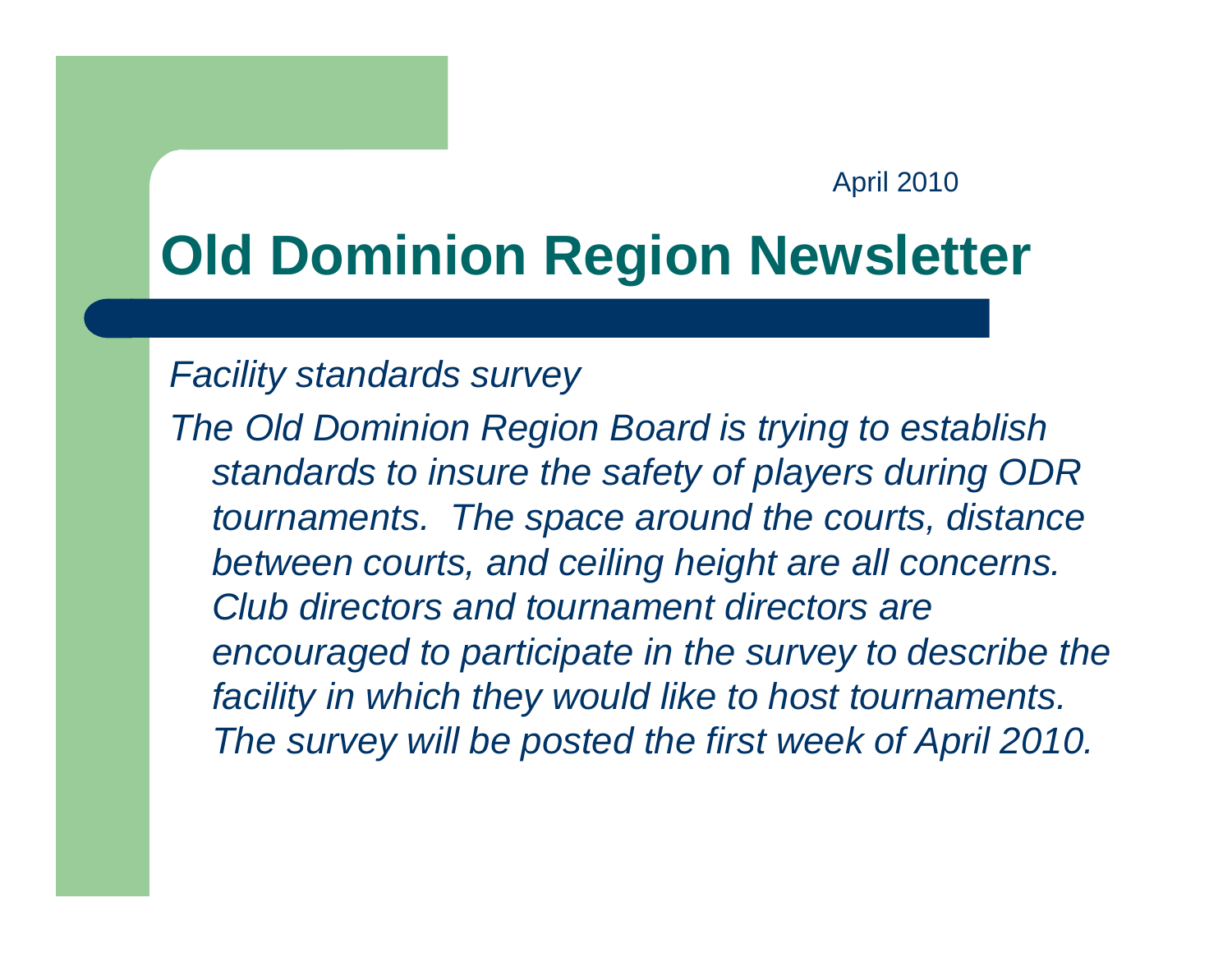

## *Trash, trash and more trash!*

- *Coaches, players, and parents please clean up after yourselves! Each one of us is a guest in that venue and should respect the facility. Please be aware of the trash that is created and place it in the trash cans.*
- *Clean up the table areas*
- *Clean up the team benches after your match*
- *Clean up the scorekeeping table*
- *Clean up the empty court that your team is sitting on*

*It costs extra money to hire staff to clean the facilities after tournaments. Please help keep the cost of tournaments down by disposing of your trash!*